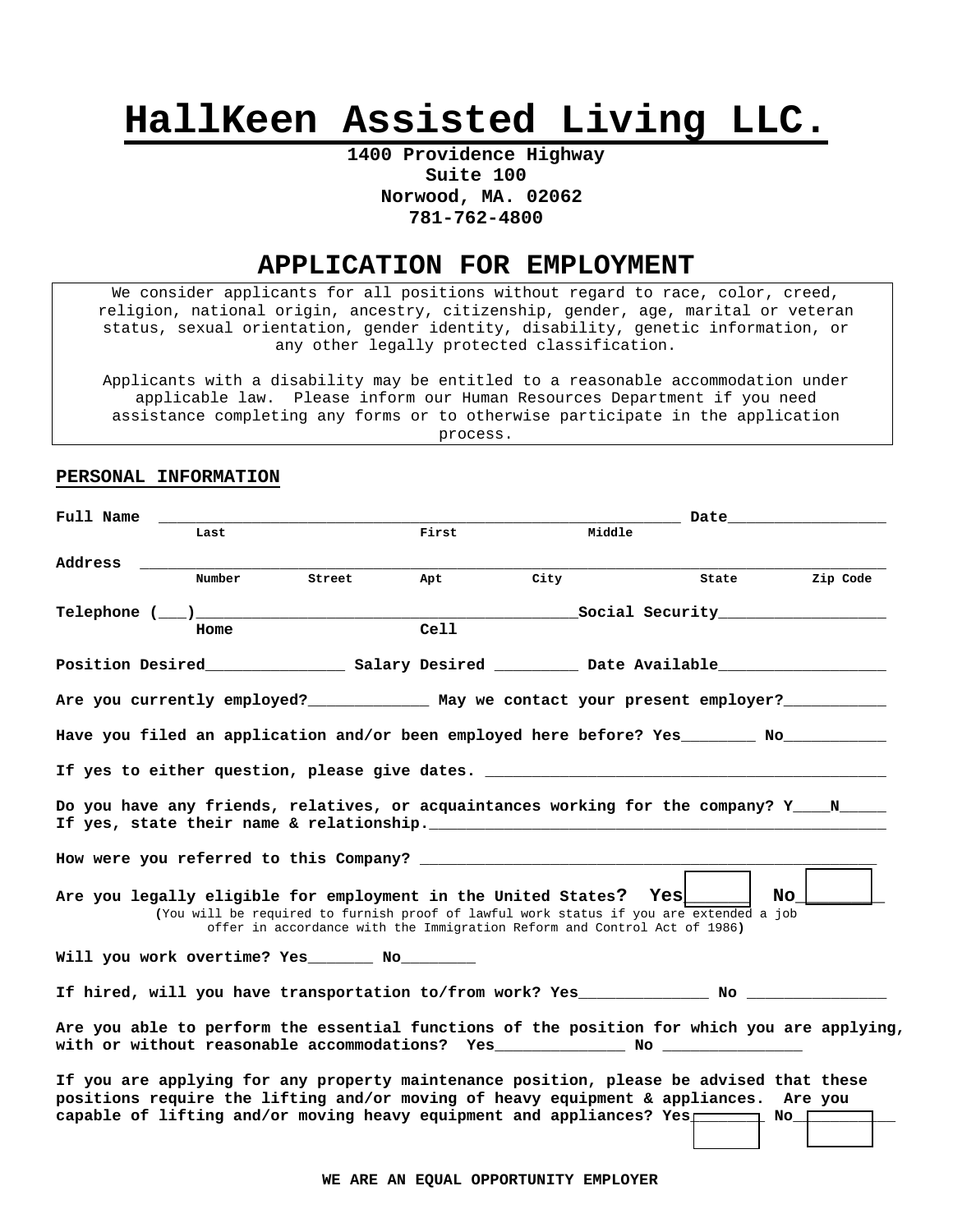| Are you over the age of 18? Yes                                             | No |  |
|-----------------------------------------------------------------------------|----|--|
|                                                                             |    |  |
| List below your work experience (starting with your present or most recent  |    |  |
| employer) for the last five years or your last three employers, whichever   |    |  |
| will provide us with the greatest information about you. You may include as |    |  |
| part of your employment history any verified work performed on a volunteer  |    |  |
| basis. Use the reverse side of the application form if you need additional  |    |  |
| space. Please account for all periods of unemployment in this section.      |    |  |

| Reason for leaving:                                                              |  |
|----------------------------------------------------------------------------------|--|
|                                                                                  |  |
|                                                                                  |  |
|                                                                                  |  |
|                                                                                  |  |
| Summarize work performed and job responsibilities: _____________________________ |  |
|                                                                                  |  |
| Reason for leaving:                                                              |  |
| ,我们也不会有什么?""我们的人,我们也不会不会不会。""我们的人,我们也不会不会不会不会。""我们的人,我们也不会不会不会不会。""我们的人,我们也不会不会不 |  |
|                                                                                  |  |
|                                                                                  |  |
|                                                                                  |  |
| Summarize work performed and job responsibilities: _____________________________ |  |
|                                                                                  |  |
| Reason for leaving:                                                              |  |
|                                                                                  |  |
|                                                                                  |  |
| <b>COMMENTS:</b>                                                                 |  |
|                                                                                  |  |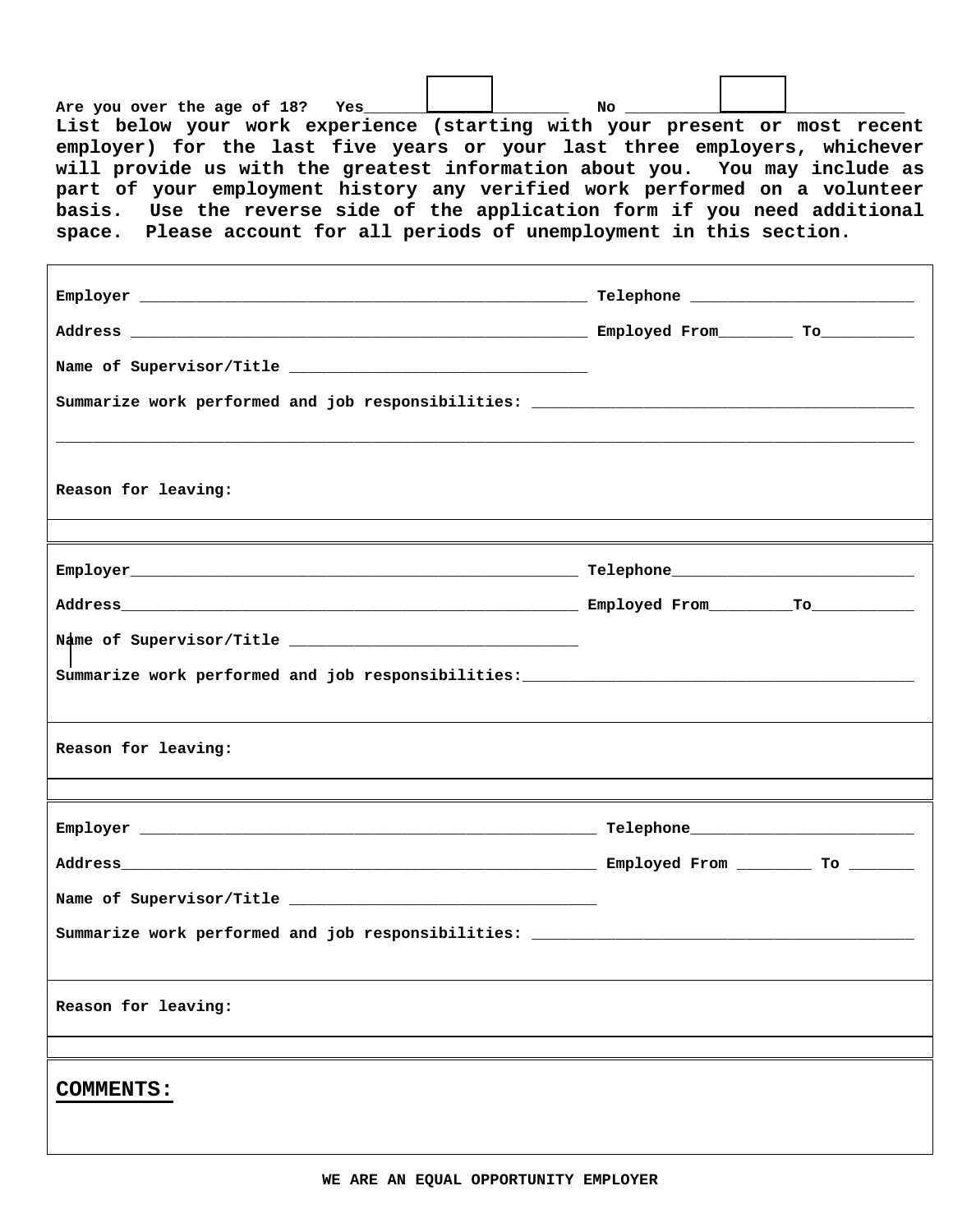May we contact your present employer at this time? Yes \_\_\_\_\_ No \_\_\_\_\_\_

#### **EDUCATION**

| Schools        | Name & Address of<br>School, and Telephone Number | Did You<br>Graduate? | Course of Study |
|----------------|---------------------------------------------------|----------------------|-----------------|
|                |                                                   |                      |                 |
| Graduate       |                                                   |                      |                 |
|                |                                                   |                      |                 |
| College        |                                                   |                      |                 |
| Business/Trade |                                                   |                      |                 |
| Of Technical   |                                                   |                      |                 |
| High School    |                                                   |                      |                 |
|                |                                                   |                      |                 |

Membership in Professional or Civic organizations, which you consider relevant to your ability to perform the job. (Exclude those which may disclose your race, color, religion or national origin.)

Please indicate any foreign languages you can speak, read or write, and also include your level of skill.

#### **REFERENCES**

Please list of the name & telephone number of three references who are not related to you.

| Name | Telephone | Occupation | Years Known |
|------|-----------|------------|-------------|
|      |           |            |             |
|      |           |            |             |
|      |           |            |             |
|      |           |            |             |
|      |           |            |             |
|      |           |            |             |

TT IS UNLAWFUL IN MASSACHUSETTS TO REQUIRE OR ADMINISTER A LIE DETECTOR TEST AS A CONDITION OF EMPLOYMENT OR CONTINUED EMPLOYMENT. ANY EMPLOYER WHO VIOLATES THIS LAW SHALL BE SUBJECT TO CRIMINAL PENALTIES AND CIVIL LIABILITY.